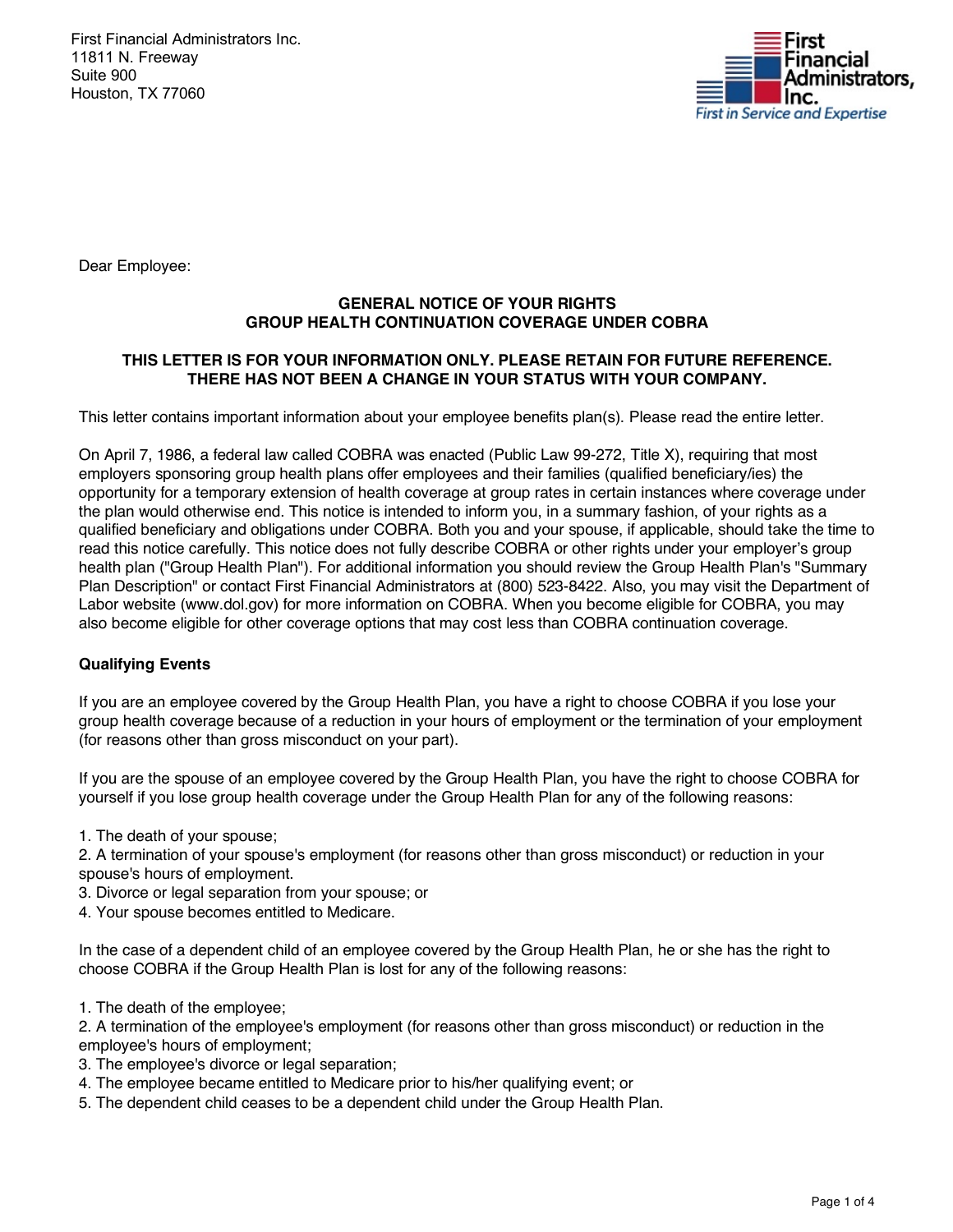Sometimes, filing a bankruptcy under Title 11 of the United States Code can be a qualifying event. If a proceeding in bankruptcy is filed with respect to your employer and that bankruptcy results in the loss of coverage of any retired employee under the Group Health Plan, the retired employee will become a qualified beneficiary with respect to the bankruptcy. The retired employee's spouse, surviving spouse, and dependent children will also become qualified beneficiaries if bankruptcy results in the loss of their coverage under the Group Health Plan.

## **You may have other options available to you when you lose group health coverage?**

For example, you may be eligible to buy an individual plan through the Health Insurance Marketplace. By enrolling in coverage through the Marketplace, you may qualify for lower costs on your monthly premiums and lower out-of-pocket costs. Additionally, you may qualify for a 30-day special enrollment period for another group health plan for which you are eligible (such as a spouse's plan), even if that plan generally doesn't accept late enrollees.

## **Coverage Provided**

Under COBRA, the employee or a family member has the responsibility to inform your employer's Plan Administrator of a divorce, legal separation, or a child losing dependent status under the Group Health Plan within 60 days of the date of the event. Your company" has the responsibility to notify the administrator of the employee's death, termination, and reduction in hours of employment or Medicare entitlement. When the administrator is notified that one of these events has happened, the administrator will in turn notify you that you have the right to choose COBRA. Under COBRA, you have at least 60 days from the later of the date you would lose coverage because of one of the qualifying events described above or the date of notification of your rights under COBRA, whichever is later, to inform your employer's Plan Administrator that you want to continue coverage under COBRA.

If you elect COBRA, your employer is required to give you and your covered dependents, if any, coverage that is identical to the coverage provided under the plan to similarly situated employees or family members. Under COBRA, you may have to pay all or part of the premium for your continuation coverage. If you do not choose COBRA on a timely basis, your group health insurance coverage will end.

### **Period of Coverage**

COBRA continuation coverage is a temporary continuation of coverage that generally lasts for 18 months due to employment termination or reduction of hours of work. Certain qualifying events, or a second qualifying event during the initial period of coverage, may permit a beneficiary to receive a maximum of 36 months of coverage.

COBRA requires that you be afforded the opportunity to maintain coverage for 36 months unless you lost group health coverage because of a termination of employment or reduction in hours. In that case, the required COBRA period is 18 months. Also, if you or your spouse gives birth to or adopts a child while on COBRA, you will be allowed to change your coverage status to include the child. The 18-month period may be extended to 29 months if an individual is determined by the Social Security Administration (SSA) to be disabled (for Social Security purposes) as of the termination or reduction in hours of employment or within 60 days thereafter. To benefit from this extension, a qualified beneficiary must notify your employer's Plan Administrator of that determination within 60 days and before the end of the original 18-month period. The affected individual must also notify your employer's Plan Administrator within 30 days of any final determination that the individual is no longer disabled. If the original event causing the loss of coverage was a termination (other than for gross misconduct) or a reduction in hours, another extension of the 18-month continuation period may occur, if during the 18 months of COBRA coverage, a qualified beneficiary experiences certain secondary qualifying events:

- 1. Divorce or legal separation
- 2. Death
- 3. Medicare entitlement
- 4. Dependent child ceasing to be a dependent

If a second qualifying event does take place, COBRA provides that the qualified beneficiary may be eligible to extend COBRA up to 36 months from the date of the original qualifying event. If a second qualifying event occurs, it is the qualified beneficiary's responsibility to inform your employer's Plan Administrator within 60 days of the event. In no event, however, will COBRA last beyond three years from the date of the event that originally made the qualified beneficiary eligible for COBRA.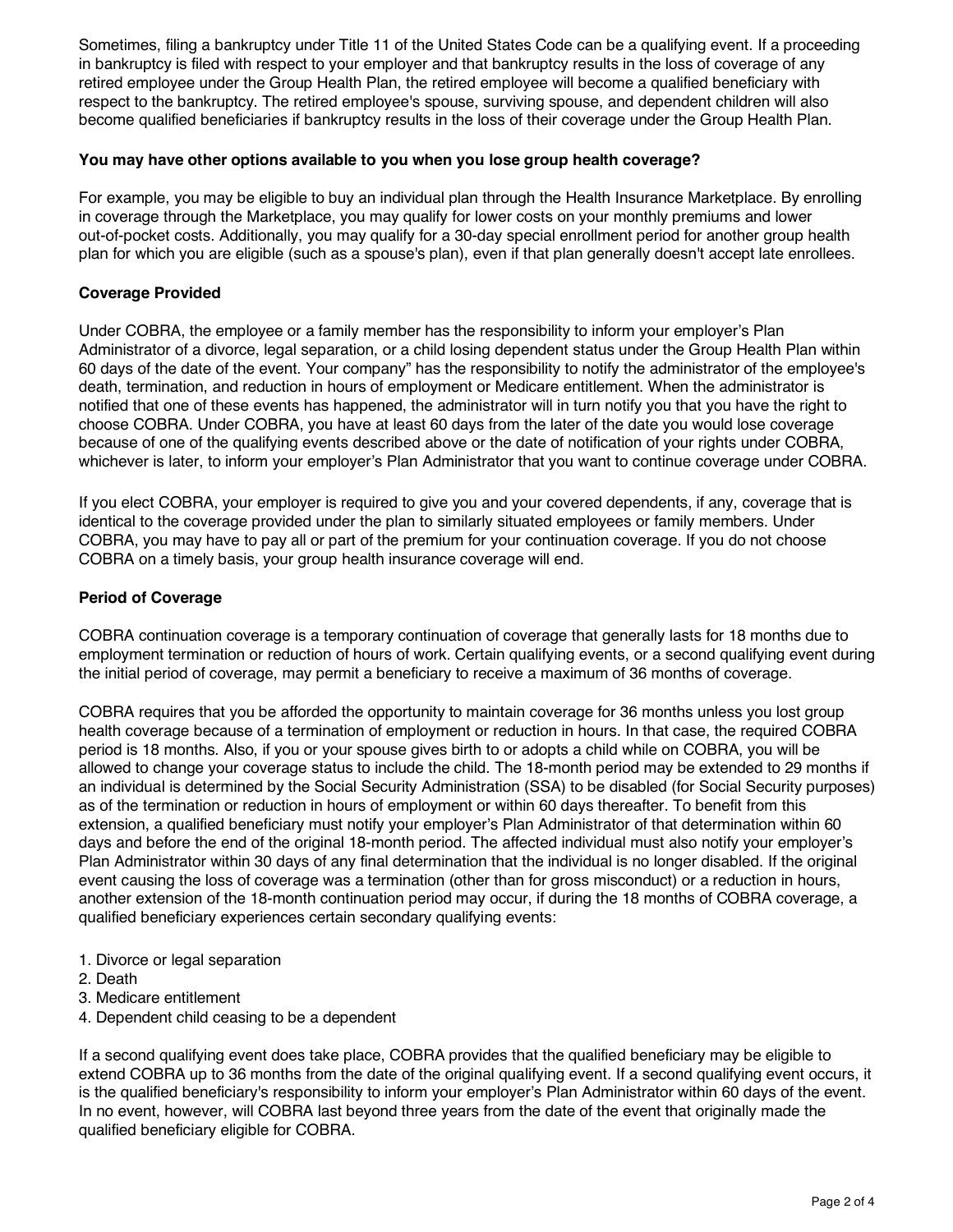## **Health FSA Information**

COBRA coverage under your employer's Health FSA will be offered only to Qualified Beneficiaries losing coverage who have underspent accounts. A qualified beneficiary has an underspent account if the annual limit elected by the covered employee, reduced by reimbursable claims submitted up to the time of the qualifying event, is equal to or more than the amount of the premiums for your employer's Health FSA COBRA coverage that will be charged for the remainder of the plan year. COBRA coverage will consist of your employer's Health FSA coverage in force at the time of the qualifying event. The use-it-or-lose-it rule will continue to apply, so any unused amounts will be forfeited at the end of the plan year, and the COBRA coverage for the FSA plan will terminate at the end of the plan year. Unless otherwise elected, all qualified beneficiaries who were covered under your employer's Health FSA will be covered together for Health FSA COBRA coverage. However, each qualified beneficiary could alternatively elect separate COBRA coverage to cover that beneficiary only with a separate Health FSA annual limit and a separate premium. If you are interested in this alternative, contact First Financial Administrators at (800) 523-8422 during business hours for more information.

### **Alternate Recipients under QMCSOs**

A child of the covered employee who is receiving benefits under the Plan pursuant to a qualified medical child support order (QMCSO) received by your employer during the covered employee's period of employment with your employer is entitled to the same rights to elect COBRA as an eligible dependent child of the covered employee.

#### **Are there other coverage options besides COBRA Continuation Coverage**

Yes. Instead of enrolling in COBRA continuation coverage, there may be other coverage options for you and your family through the Health Insurance Marketplace, Medicaid, or other group health plan coverage options (such as a spouse's plan) through what is called a "special enrollment period." Some of these options may cost less than COBRA continuation coverage. You can learn more about many of these options at www.healthcare.gov.

### **Plan Contact Information**

Questions concerning your Plan or your COBRA continuation coverage rights should be addressed to the contact or contacts identified below. For more information about your rights under the Employee Retirement Income Security Act (ERISA), including COBRA, the Patient Protection and Affordable Care Act, and other laws affecting group health plans, contact the nearest Regional or District Office of the U.S. Department of Labor's Employee Benefits Security Administration (EBSA) in your area or visit www.dol.gov/ebsa. (Addresses and phone numbers of Regional and District EBSA Offices are available through EBSA's website.) For more information about the Marketplace, visit www.HealthCare.gov.

To ensure that all covered individuals receive information properly and timely, it is important that you notify our Customer Service Department at (800) 523-8422 of any change in dependent status or any address change of any family member as soon as possible. Certain changes must be submitted to us in writing. Failure on your part to notify us of any changes may result in delayed notification or loss of continuation of coverage options.

If you have any questions about COBRA, please contact our Customer Service Department at (800) 523-8422 during business hours.

Sincerely,

First Financial Administrators